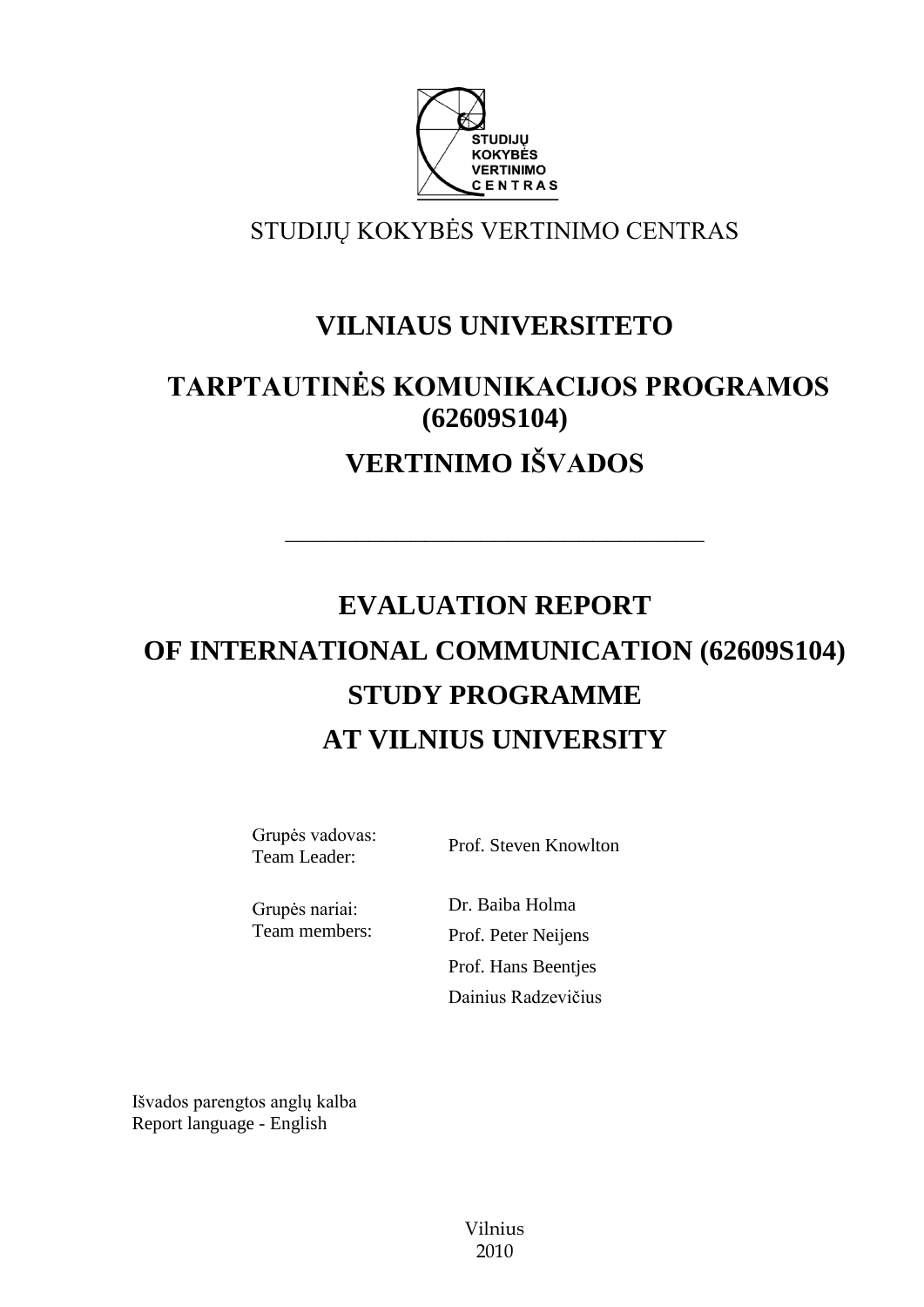| Studijų programos pavadinimas                           | Tarptautinė komunikacija             |
|---------------------------------------------------------|--------------------------------------|
| Valstybinis kodas                                       | 62609S104 (naujas kodas - 621P95001) |
| Studijų sritis                                          | Socialiniai mokslai                  |
| Studijų kryptis                                         | Tarptautinė komunikacija             |
| Studijų programos rūšis                                 | universitetinės studijos             |
| Studijų pakopa                                          | antroji                              |
| Studijų forma (trukmė metais)                           | nuolatinė (2), ištęstinė (2)         |
| Studijų programos apimtis kreditais <sup>1</sup>        | 80                                   |
| Suteikiamas laipsnis ir (ar) profesinė<br>kvalifikacija | Tarptautinės komunikacijos magistras |
| Studijų programos įregistravimo data                    | 1997-05-19                           |
|                                                         |                                      |

## **DUOMENYS APIE ĮVERTINTĄ PROGRAMĄ**

–<br><sup>1</sup> – vienas kreditas laikomas lygiu 40 studento darbo valandų

## **INFORMATION ON ASSESSED STUDY PROGRAMME**

–––––––––––––––––––––––––––––––

| Name of the study programme                            | <b>International Communication</b>       |
|--------------------------------------------------------|------------------------------------------|
| State code                                             | $62609S104$ (new code - 621P95001)       |
| Study area                                             | Social sciences                          |
| Study field                                            | International Communication              |
| Kind of the study programme.                           | University studies                       |
| Level of studies                                       | Master                                   |
| Study mode (length in years)                           | Full-time (2 years), Part-time (2 years) |
| Scope of the study programme in national<br>credits    | 80                                       |
| Degree and (or) professional qualifications<br>awarded | Master of International Communication    |
| Date of registration of the study programme            | 19-05-1997                               |

# Studijų kokybės vertinimo centras

 $\odot$ 

The Centre for Quality Assessment in Higher Education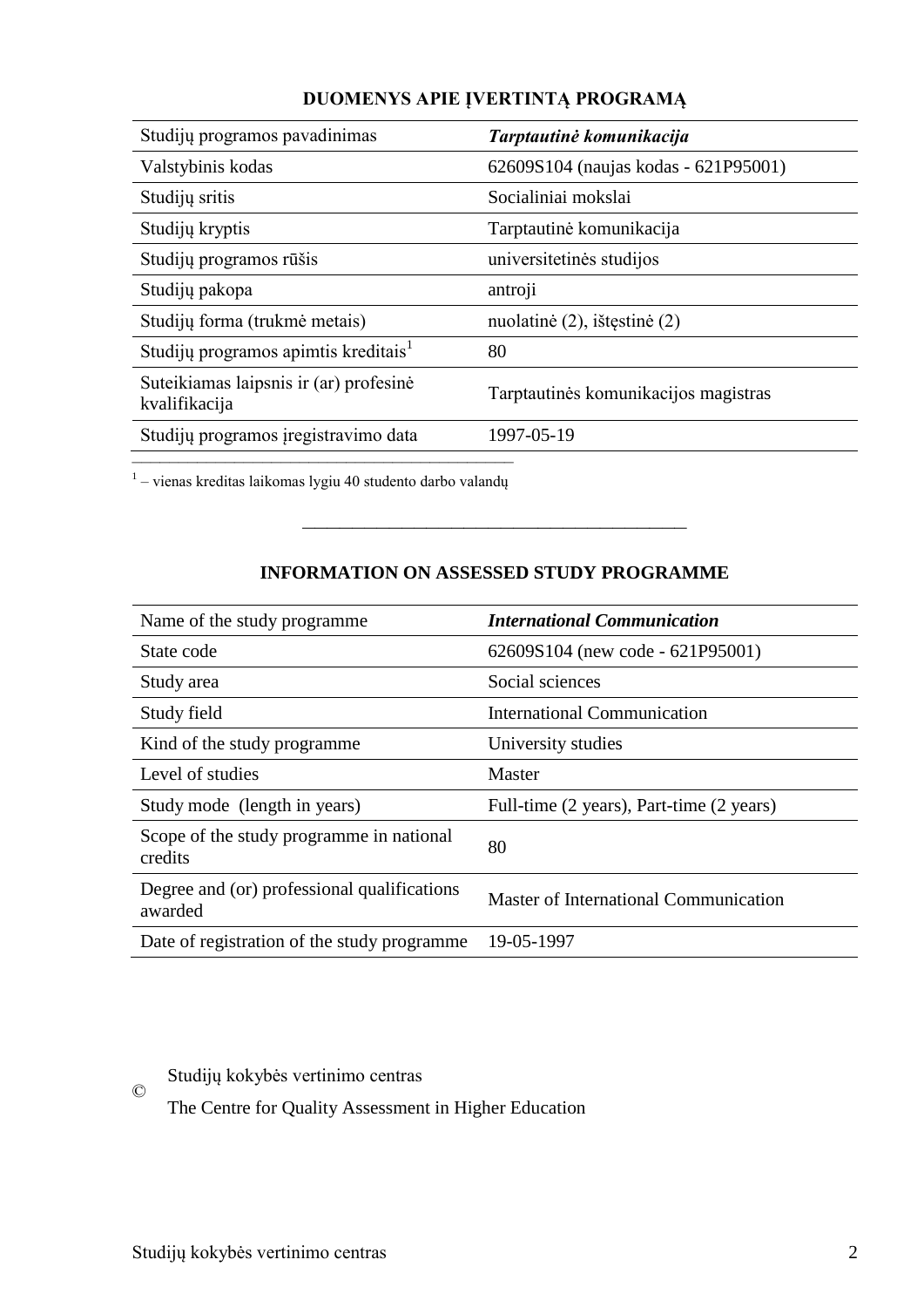<span id="page-2-0"></span>

| UUN LEN LO |  |
|------------|--|
|            |  |
|            |  |
|            |  |

# CONTENTS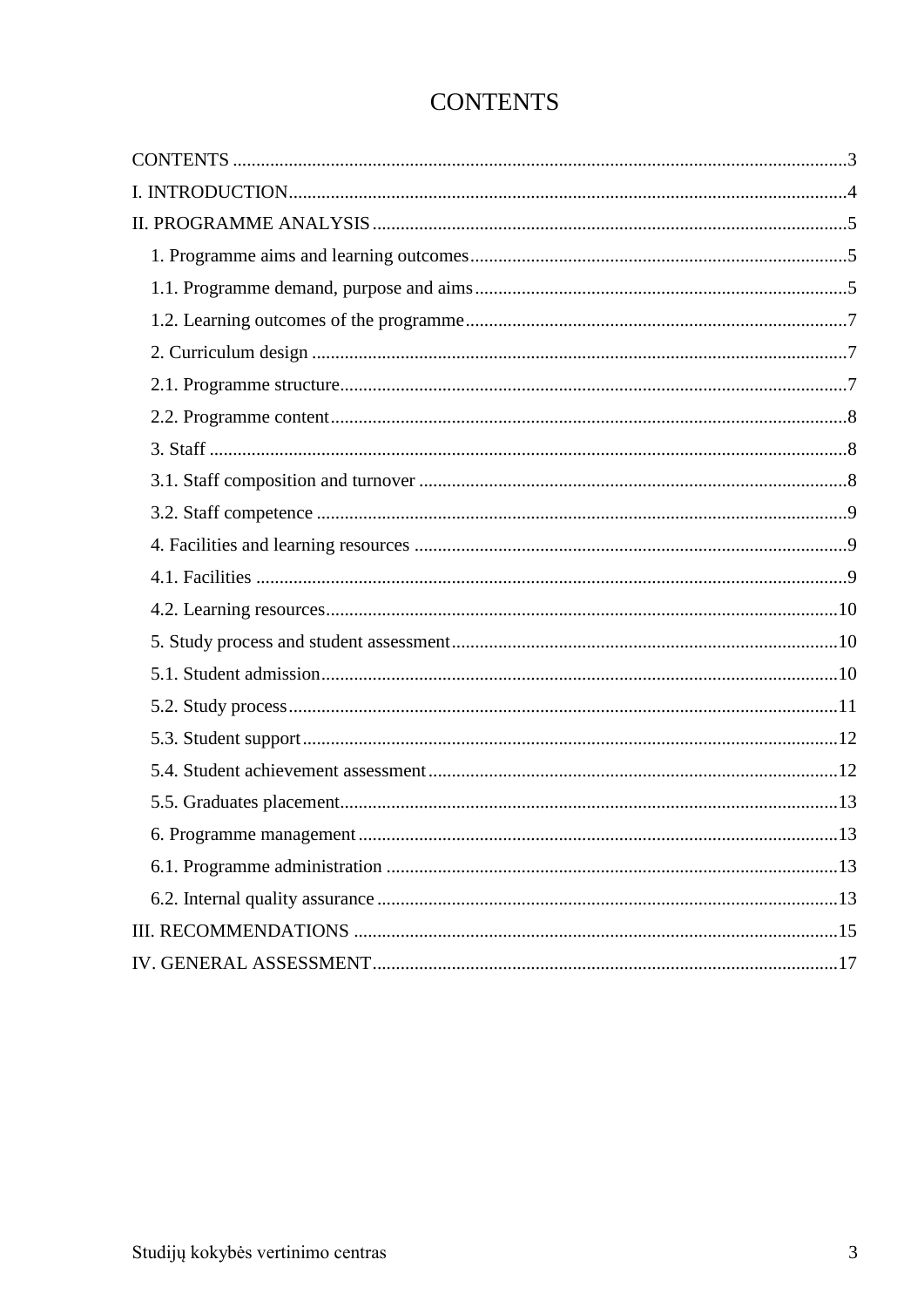#### <span id="page-3-0"></span>I. INTRODUCTION

Our Experts Team (ET) was appointed by The Centre for Quality Assessment in Higher Education to conduct an Evaluation of the study programme International Communication.

In conducting our evaluation of the Study programme, the Assessment Team has applied the methodological guidelines developed by the Centre for Quality Assessment in Higher Education.

The following analysis is based on the self-evaluation report from the International Communication (Code 62609S104) Programme, plus site visits and interviews with relevant stakeholders conducted in Vilnius on the campus of Vilnius University during the week of 28 November-3 December 2010.

Prior to the site visit by the team, staff from the Centre for Quality Assessment in Higher Education provided team members with electronic copies of the self-evaluation reports. In accordance with the suggestions made by CQAHE staff, at least two team members reviewed and commented upon the programme's SAR. In the case of this programme, as well as that of the other four communications faculty programmes the team evaluated during the same site visit, the two initial readers were selected based upon their especial professional expertise. The comments from these two initial readers were combined by the team leader into a combined preliminary report, which was circulated electronically to all members of the team. The preliminary report contained initial tentative assessments of the various aspects of programme quality, consistent with the methodological guidelines of evaluation, which were also distributed electronically to the team prior to the visit. The preliminary report also contained questions raised by the reading of the SAR and provided a valuable guideline for questions and queries for the entire team to put to the SAR preparation team and other stakeholders during the visit.

Team members found the schedule of meetings to be valuable and as efficiently scheduled as possible, to make maximum use of the limited time the team had to conduct is work. University administrators, teaching staff, students, alumni, employers and other stakeholders were invariably gracious and helpful in answering questions from team members. It is noteworthy that an excellent simultaneous translator was provided for those interviewees who were more comfortable communicating in Lithuanian.

In the case of this programme, and of the other programmes the team evaluated during the same site visit, it must be said that the ET had to cope with some serious problems. First, the programmes overall appear to be in a state of flux, with significant changes in place since the SARs were completed, rendering the information in the SARs must less useful than would have been the case otherwise. Second, the SARs did not address all criteria in the protocol, leaving team members with too little information as a base from which to begin. A related third problem was that the protocol asks for massive amounts of data, which tends to overwhelm, rather than enhance genuine programme evaluation. And fourth the team was asked to evaluate five programmes in only four days. Many of the meetings are largely set pieces and little truly substantive information can be gleaned. Overall, the committee of experts had to rely on their judgment to give priority to some criteria at the expense of others. The majority of the team have participated in other, similar evaluations in other countries. CQAHE and university personnel were certainly cooperative, but the task was simply too large for the team to be as confident as it would like to be in some details of the assessment. That said, ET is wholly convinced that the overall conclusions as to recommendation for re-accreditation are honest, accurate and fair to all concerned.

At the end of the first day of the site visit, the team asked university staff for considerable additional statistical information concerning student-staff ratios, student graduation and dropout rates and so on for this and for the other programmes. The team would especially like to thank and commend Vice Dean Doc. Dr. Renata Matkeviciene for gathering and producing highly useful tabular data on less than 72 hours' notice.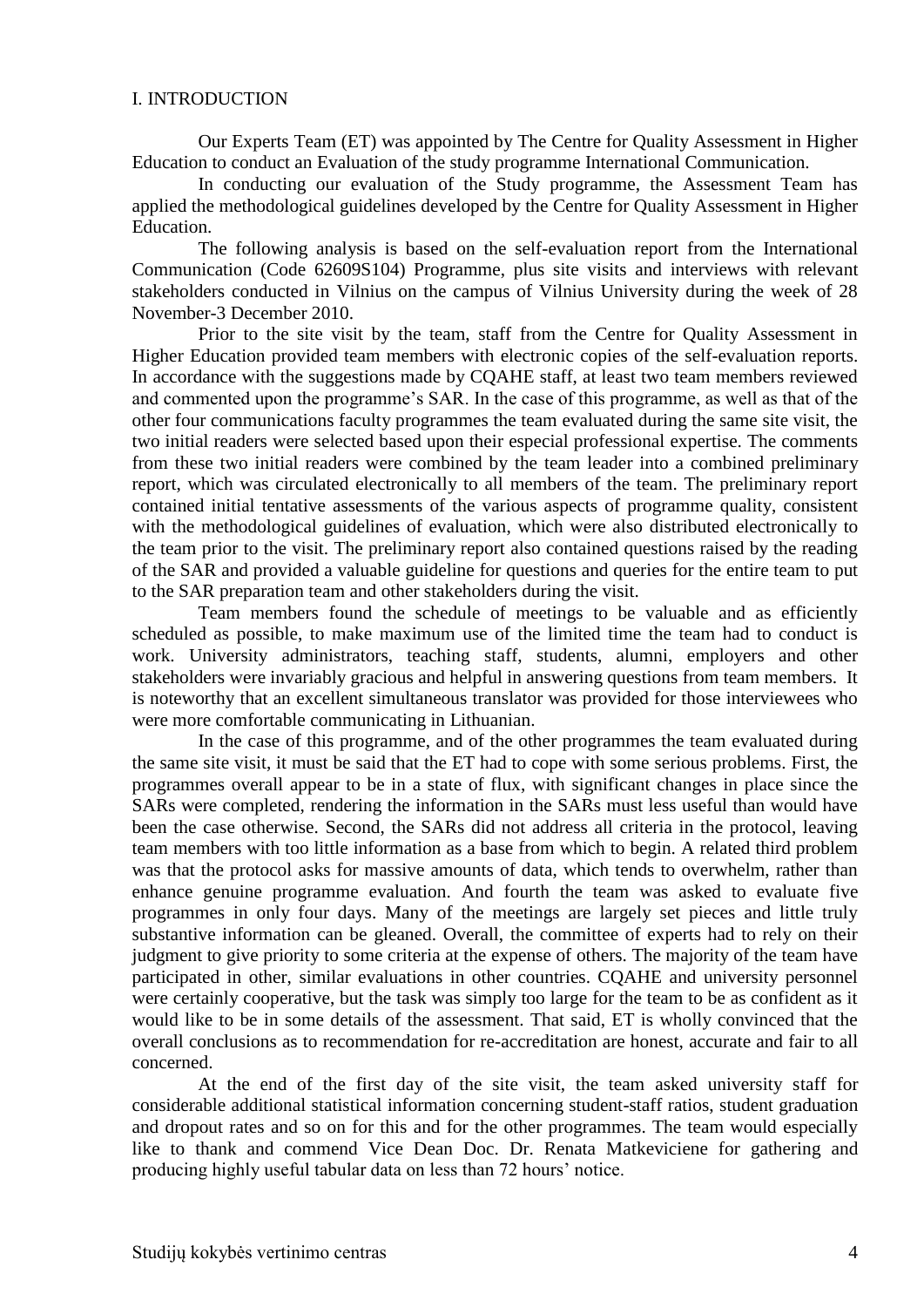Due to time constraints and language issues, the team did not attend any classes, but team members were given wide-ranging access to the university, its operations and its facilities.

In conducting their evaluation of the study programme, the ET have applied the methodological guidelines developed by the Centre for Quality Assessment in Higher Education to implement provisions of the Order No. ISAK-1652 of 24 July 2009 of the Minister of Education and Science "On the approval of the description of the procedure for the external assessment and accreditation of study programmes" (Official Gazette, 2009, No. 96-4083), following the Law on Science and Studies of the Republic of Lithuania (Official Gazette, 2009, No. 54-2140).

The team would like to thank the staff of the Centre for Quality Assessment in Higher Education in Lithuania and, in particular, to the Deputy Director of the Centre, to the Head of the Division for Studies Assessment, and to Evaluation Coordinator Rasa Penkauskienė for the support given before and throughout the visit to Lithuania.

We would like to express our appreciation to the Faculty of Communication for the manner in which we were made welcome and for the manner in which our queries and our exploration of various key issues were addressed in a professional and positive way.

#### <span id="page-4-0"></span>II. PROGRAMME ANALYSIS

This programme is part of the offer of the Faculty of Communication of Vilnius University. The programme was founded in 1996 as part of the Phare TEMPUS Project Education for International Communication in Lithuania. International Communication was developed in collaboration with the University of Amsterdam (The Netherlands) and The University of Leicester (Great Britain) and was evaluated as 'excellent' by the European Union. The program was restructured in 2008 to respond to new developments in the policy of the Lithuanian government that aims for a strong foothold in the Western cultural and economic space, and changes in the Lithuanian and the international market.

The International Communication master study programme from the Faculty of Communication of Vilnius was chosen as the basis for the development of a common master study programme in the European Masters for Professional Communication project that was launched in cooperation with five foreign universities, Leeds University (England), Hanze University Groningen (the Netherlands), the IULM University (Italy), and the New Bulgarian University (Bulgaria), Budapest Business School (Hungary). The Project received financing within the Life-Long Learning Programme in 2008 (Agreement No 2008-3235/001-001; Project No 142753-LLP-1-2008-1-NL-ERASMUS-ECDPS).

#### <span id="page-4-1"></span>*1. Programme aims and learning outcomes*

#### <span id="page-4-2"></span>**1.1. Programme demand, purpose and aims**

#### *1.1.1. Uniqueness and rationale of the need for the programme*

It is expected that with the growing importance of the services and public administration sector in Lithuania, the demand for and labor market of information and communication graduates in Lithuania is to grow (see The Study of the Competencies of Graduates of Master's Studies and the Needs of the Lithuanian Economy (2006). The International Communication master study programme aims to meet this demand for master-level information and communication specialists in Lithuania. Focus of the program is the organization and its communication in an international and cross-cultural business context. The program trains students for jobs in marketing departments, communication departments, and public relations departments of international organizations.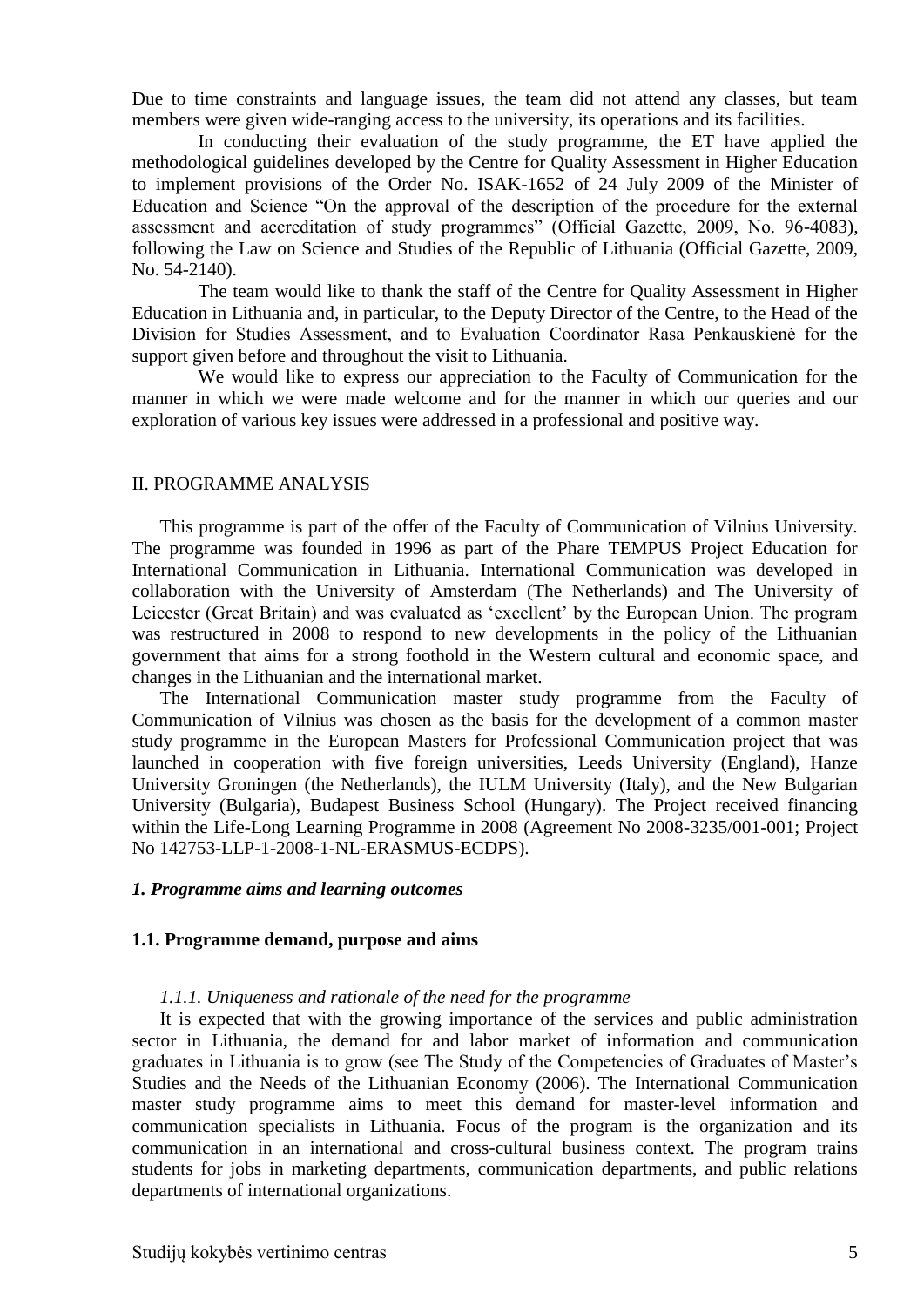The International Communication programme is the only study programme of this type and level in Lithuania. The program has been developed after extensive consultation with stakeholders such as students and social partners. The programme enjoys increasingly high interest of prospective students: in 2008, the general enrolment competition was 3.33, and in 2009, it reached 4.29, which is one of the highest enrolment competitions for master study programmes in Vilnius University.

The SAR stated (page 7) that the employment level of graduates is high. This was confirmed in our discussions with alumni and employers. The ET does not have official figures that support these claims.

The ET endorses the rationale for the programme.

Given the focus of the program on "the organization and its communication in an international and cross-cultural business context", the ET suggests changing the label "International Communication" into "International Corporate Communications" which better reflects the profile of the programme.

## *1.1.2. Conformity of the programme purpose with institutional, state and international directives*

The SAR gives a detailed description of programme aims, learning outcomes and subjects. This gives a clear and sufficient background to the programme.

The program aims to respond to new developments in the policy of the Lithuanian government that aims for a strong foothold in the Western cultural and economic space, and changes in the Lithuanian and the international market.

International communication is defined as an instrument of dissemination of information and knowledge for understanding the influence of national identity, mass media, foreign policy, business, and world outlooks, to analyze and to use it while overcoming or considering problems of international cooperation (SAR, page 6).

According to the experts, the programme confirms the institutional, state and international directives.

#### *1.1.3. Relevance of the programme aims*

The programme aims at providing advanced theoretical knowledge in the field of information and communication from an international perspective, at developing communication professional skills and self-education capabilities, and by broadening the capabilities to conduct research.

The experts consider these aims as highly relevant; however the ET misses references to the so-called Dublin Descriptors.

The SAR states – and this was confirmed in our discussions with alumni and employers – that students who graduated from the programme have jobs in marketing departments, communication departments, and public relations departments of international organizations.

The ET did not see statistics that support these statements.

The experts have discussed the profile of this programme vis-à-vis the Communication Science programme. We could conclude that the programmes differ on two dimensions: (1) approach and (2) topic. The approach of the International Communication Programme can be characterizes as more applied than the one of the Communication Science programme which is more theoretical. Furthermore, the Communication Science programme aims to train students in theories and research of general communication science, while the International Communication Programme focuses on corporate communication in an international context, in particular. The experts believe that the profiles of the two programmes are sufficiently different and nicely complement each other. However, students in both programmes might benefit from each other's perspectives. Therefore, the ET recommends that the department examine closely the program offerings of the two programmes to see where a partial merger could be effected.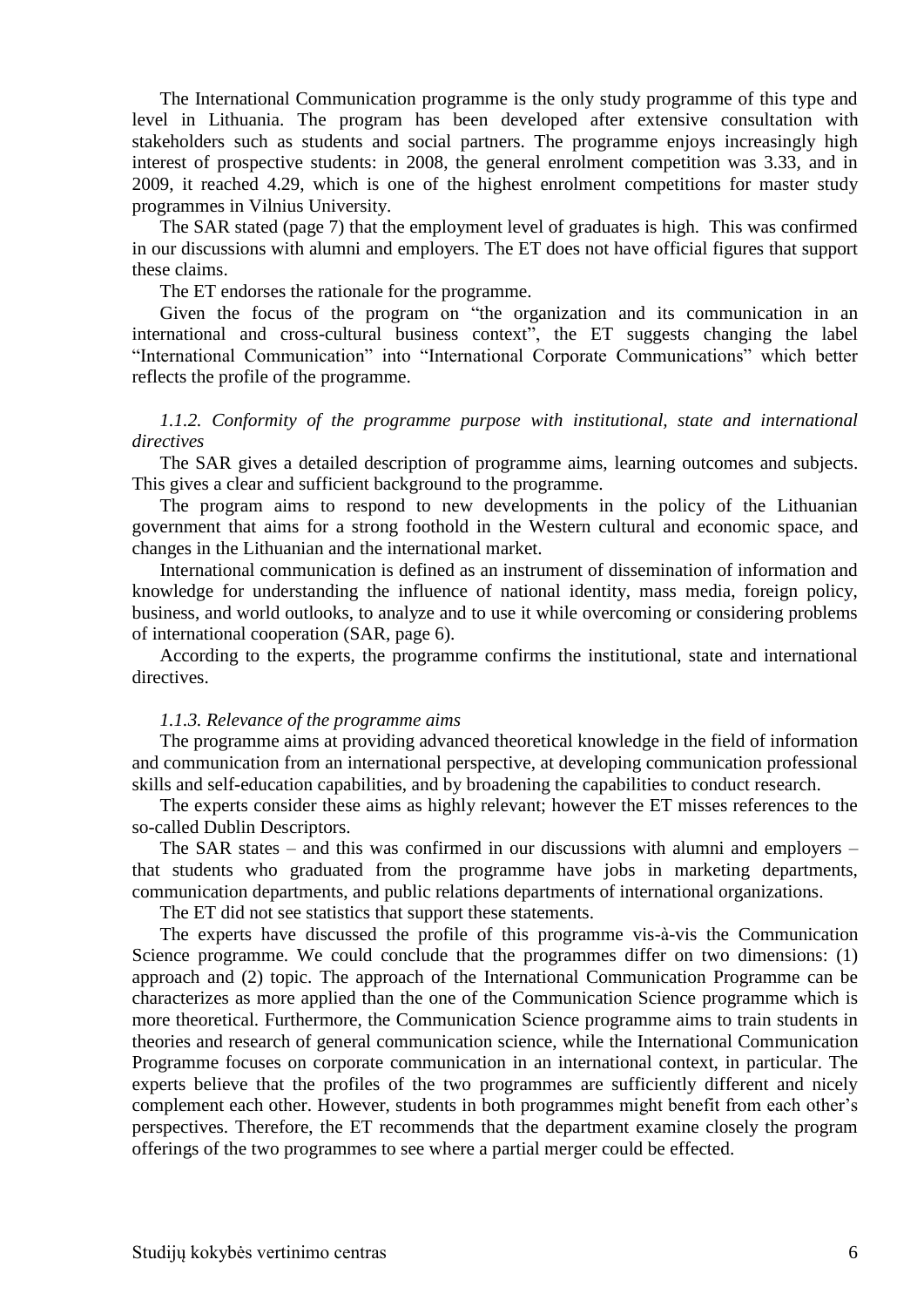#### <span id="page-6-0"></span>**1.2. Learning outcomes of the programme**

The programme aims at competences that include knowledge and understanding of theories, the ability to conduct research independently, and the development of analytical and management skills and tactics.

#### *1.2.1. Comprehensibility and attainability of the learning outcomes*

The programme has a clear structure. The learning outcomes of the subjects are listed on page 7 of the SAR and include knowledge of the most recent international and cross-cultural communication theories; the capability of critical evaluation of the most recent research in these areas as well as the application of the acquired theoretical knowledge; understanding of modern public communication theories and methods; ability to apply them in various organizations as well as in multi-cultural environments or international markets; ability to independently generate creative ideas, to use various methods of acquiring, accumulating, disseminating, and using information and knowledge; ability to independently conduct international and cross-cultural communication research; the ability to evaluate the results of research and to determine their reliability.

The students, alumni, and employers were positive about the learning outcomes. The experts consider these learning outcomes comprehensible and attainable.

#### *1.2.2. Consistency of the learning outcomes*

The ET is positive about the aims and the learning outcomes of the program, but misses a table that systematically connects the learning outcome to the programme aims. Based on the SAR and our discussions with the teachers during the site visit, the ET, however, has no indication that the learning outcomes are inconsistent.

The ET would have liked a table that systematically connects the learning outcome to the programme aims. Such a table helps to evaluate the consistency of a programme.

#### *1.2.3. Transformation of the learning outcomes*

The programme in its present form and the learning outcomes of the programme has been changed in 2008. This shows that the learning outcomes of the International Communication Programme have been reassessed and renewed. The experts learned that further programme changes are/were made on the basis of course evaluations. Discussion with teachers, students and alumni confirmed that the quality of the programme and the courses were assessed on a regular basis.

#### <span id="page-6-1"></span>*2. Curriculum design*

#### <span id="page-6-2"></span>**2.1. Programme structure**

#### *2.1.1. Sufficiency of the study volume*

The volume of the programme is 60 credits; each semester has 20 credits. According to the SAR, broadening subjects account for 35 percent, and the deepening ones account for 65 percent. The first semester contains theoretical subjects which are obligatory for all students. In the second semester students can select elective courses from a list. The third semester is for a student's internship and the final thesis. Five subjects are studied in the 1st semester, four in the 2nd semester, and two in the 3rd semester, including a scientific research internship and the final master thesis. The structure of the programme in terms of independent work, lectures and seminars is fine. The experts believe that the structure and the study volume is solid and in agreement with the requirements of legal acts and learning outcomes.

#### *2.1.2. Consistency of the study subjects*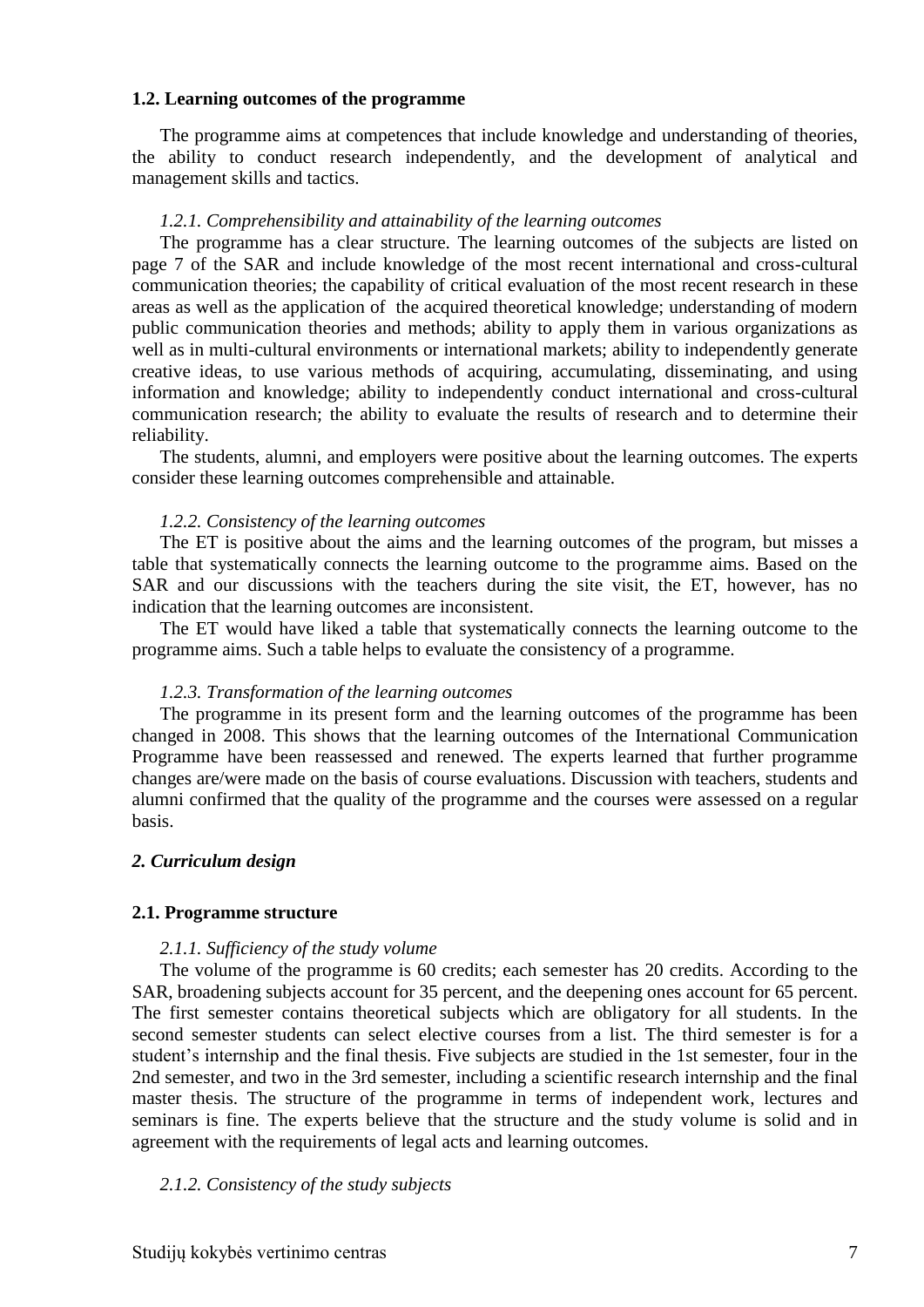The structure of the programme is as follows: 1st semester: attention for theory and skills in the field of corporate and cross-cultural communication; 2nd semester: attention for important aspects of communication of an international organization; 3rd semester scientific research internship and final master thesis.

The teaching methods in the courses are related to the content and aims of the subjects (see SAR page 10). The ET concludes that the program content and teaching methods are well thought-out and highly consistent.

#### <span id="page-7-0"></span>**2.2. Programme content**

#### *2.2.1. Compliance of the contents of the studies with legal acts*

The programme content follows the requirements of legal acts. The hours in the study programme for independent work correspond to the recommended standards (approximately 600 hours per semester).

#### *2.2.2. Comprehensiveness and rationality of programme content*

Page 8 of the SAR lists the competences to be acquired in the programme. These are directly related to the learning outcomes of the programme. In other words, the study programme is designed in such a manner that the subjects and the learning outcomes match. Topics include crisis communication, social responsibility, international communication campaigns, international relations, and sustainable development.

The experts like the connection between the scientific internship and final thesis that is planned in the programme. In the opinion of the experts, the tentative ideas with respect to the obligatory internship for students and the relationship with the final thesis have not yet been crystallized. The ET recommends doing so.

The experts believe that the reading lists of the courses show that the programme starts pretty much from scratch and does not seem to build on a bachelor programme in communication. This might be due to the heterogeneous intake of students. The EAT suggests to make an explicit choice for either a program content that builds on a bachelor in communication science, or a program content that does not require this prior knowledge. If the Faculty decides for the first option, it might be a suggestion to offer a prepatory (conversion) programme for students who do not possess this prior knowledge before entering the master's programme.

The ET has noticed that the teaching methods are related to the content and aims of the subjects (see SAR page 10). Theories are presented in the context of their practical application during contact hours.

#### <span id="page-7-1"></span>*3. Staff*

#### <span id="page-7-2"></span>**3.1. Staff composition and turnover**

#### *3.1.1. Rationality of the staff composition*

According to the SAR, the composition of the staff is adequate in terms of academic degree and specialization area. 90% of the programme is taught by teachers affiliated with the University. The team of teachers consists of 4 Professors, 5 Associate Professors, 3 Doctors of Sciences (working with a professor or associate professor), and 1 Invited Teacher who has 20 years of professional practice experience. 20% of the subjects of the study programme are taught by Professors.

There were no complaints about the workload, although the discussion partners in the site visit agreed that they made many more hours than the official working hours. The staff/studentratio in the Faculty of Communication is 1:14 (if all teachers are count) and 1:20 (if only the full time teachers are counted) (see "Information regarding provided questions").

The ET suggests exploring the desirability of reducing the teaching load through reducing the number of contact hours.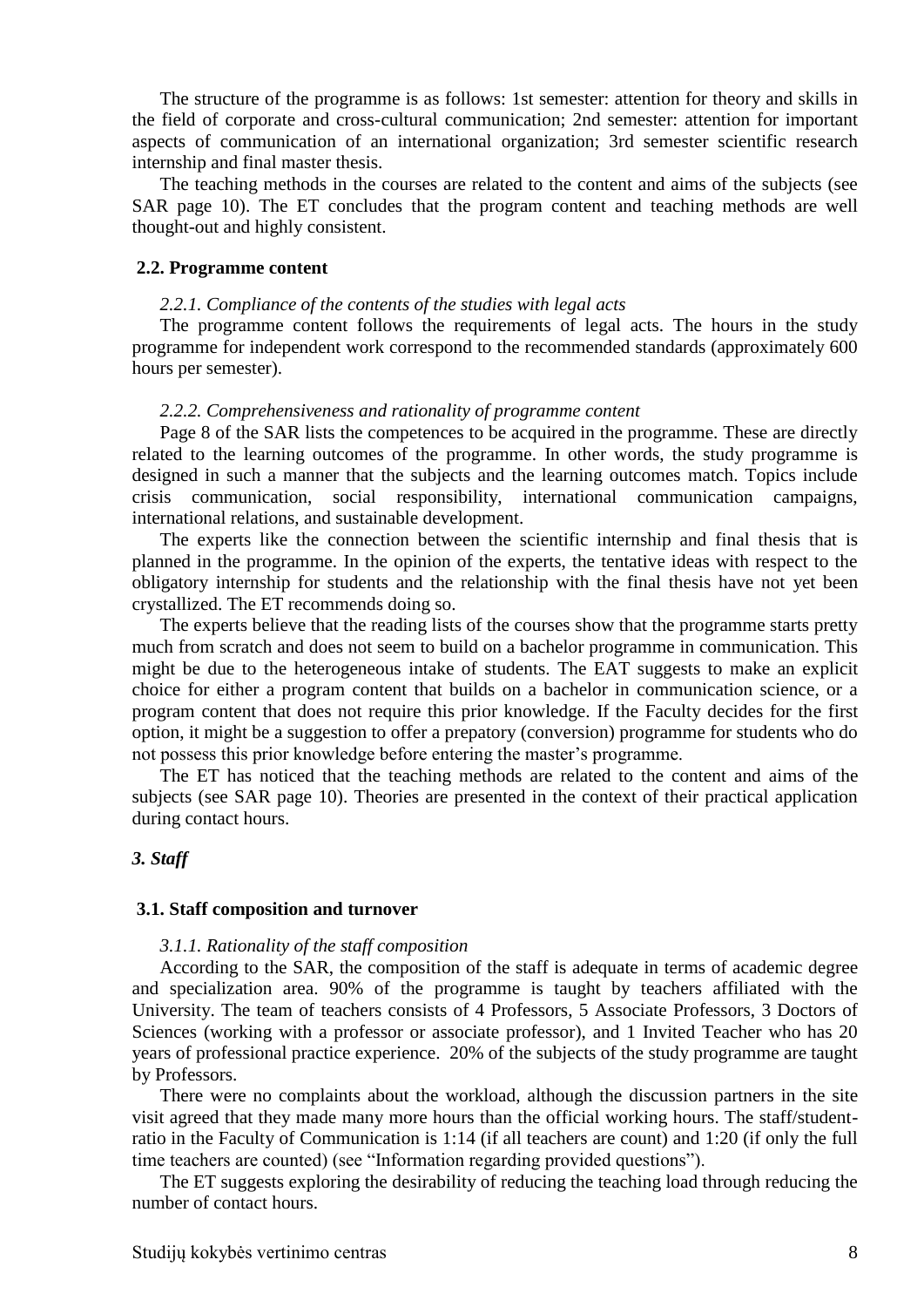#### *3.1.2. Turnover of teachers*

The experts consider this aspect satisfactory: the turnover of the teachers' team changed insignificantly since the renewal of the programme in 2008. On the other hand, it was mentioned to the committee during the site-visit that is was not always possible to find qualified teachers for the programme.

#### <span id="page-8-0"></span>**3.2. Staff competence**

#### *3.2.1. Compliance of staff experience with the study programme*

The teachers in the International communication master study programme are active researchers and take an active part in projects financed by the European Union as project participants and coordinators. The scientific output of the staff is published in peer reviewed scientific journals. Staff members act as consultants for political, business, governmental, and municipal institutions. Although the ET did not receive detailed information per staff member, the experts, however, are convinced of the quality of the staff.

#### *3.2.2. Consistency of teachers' professional development*

The teachers working in the study programme improve their practical qualification by conducting scientific research as well as by participating in international and national scientific conferences and seminars.

The SAR also states that the teachers' qualifications are improved in relevant improvement courses and seminars organized by Vilnius University. The experts, however, are not convinced that this aspect is sufficiently developed. Although the University offers professional development courses, these are not for free anymore, and there was no proof that the teachers made use of this offer. Another aspect that the experts missed was the individual annual interview between teacher and management. These interviews would provide an excellent opportunity to discuss the developments and performance in the past year, the plans for the coming year, and how to remedy experienced problems.

Based on the discussions with the management, the students, the alumni, the employers and the staff, the ET concludes that the staff is working very hard and has great responsibility towards the students. They are very committed to the programme and its content and the students and they have good contacts with the employers.

#### <span id="page-8-1"></span>*4. Facilities and learning resources*

#### <span id="page-8-2"></span>**4.1. Facilities**

#### *4.1.1. Sufficiency and suitability of premises for studies*

All auditoriums, laboratories and classrooms are located in Saulėtekio ave. There are 17 auditoriums with in sum 780 spaces. According to the SAR, there is a lack of work spaces for student group work and discussions.

At the same location, the Saulėtekis Information Centre (SIC), established in 2004, provides students and staff from the Faculties of Economy, Communication, and Law with the necessary scientific literature and satisfies their information needs. There is a reading room with 80 workplaces, 19 workplaces where laptops may be plugged in, and 23 computers with Internet connection.

The ET is positive about the facilities.

#### *4.1.2. Suitability and sufficiency of equipment for studies*

Auditoriums are well equipped with furniture. 10 classrooms are equipped with stationary multimedia (they are fitted with internet connection). Most of the classrooms of the faculty are equipped with most modern facilities. The E-learning and Examination Centre provides support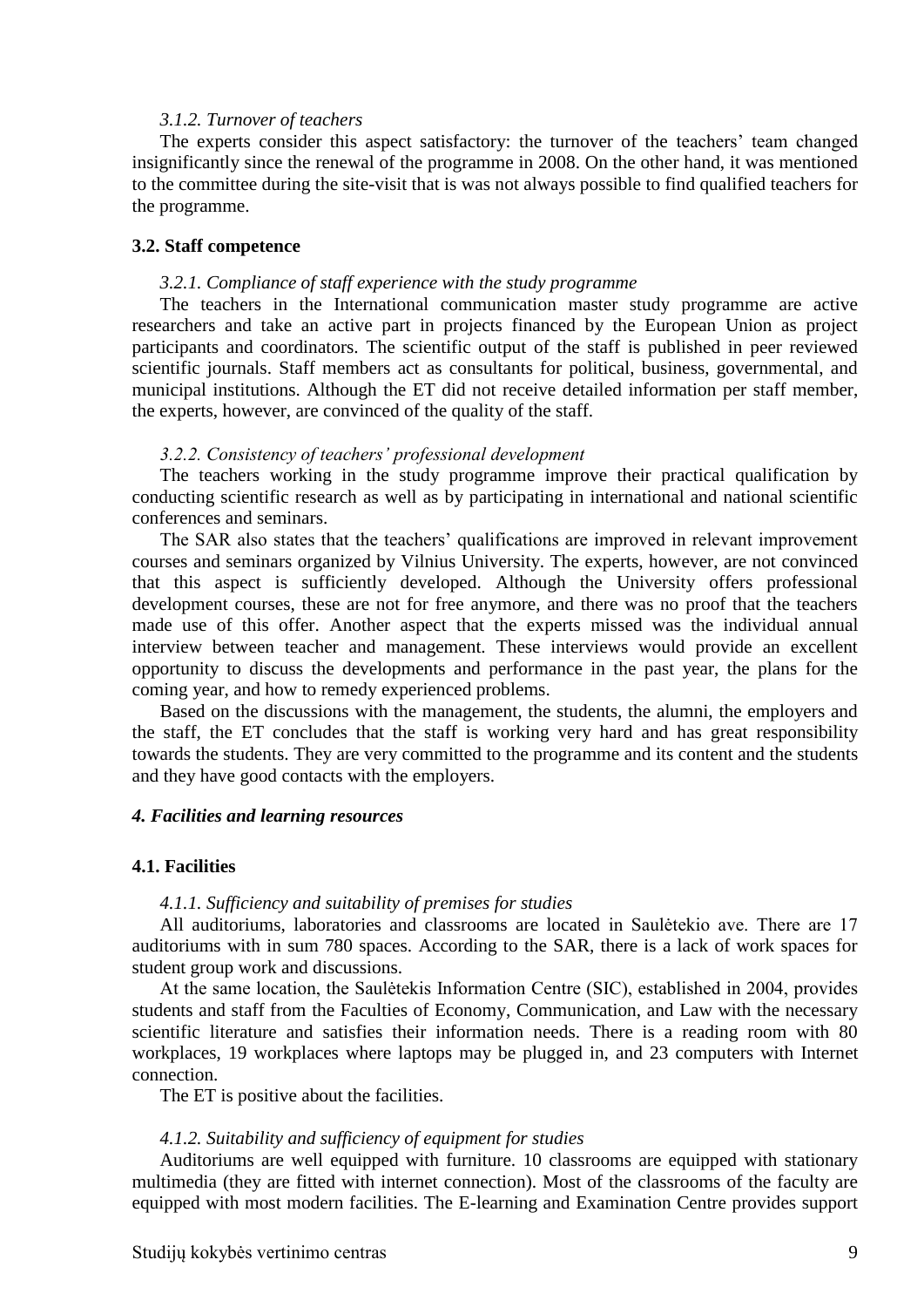for developing electronic tests. In addition, there are rooms where students can take computer tests. There are over one hundred places for students taking tests at the same time.

The ET is positive about the equipment.

*4.1.3. Suitability and accessibility of the resources for practical training* The programme includes an internship outside of the university.

#### <span id="page-9-0"></span>**4.2. Learning resources**

#### *4.2.1. Suitability and accessibility of books, textbooks and periodical publications*

In the library, computers give access to relevant databases of refereed articles and books. There is a limited amount of relevant books available at the location. More books are available in the library in the centre of Vilnius. The collection of communication books is renewed and supplemented following suggestions of lecturers.

The ET is positive about the accessibility of books, textbooks and periodical publications.

#### *4.2.2. Suitability and accessibility of learning materials*

Teachers prepare a course description that is approved by the programme committee. The description is handed out to students during the first lecture. In addition teachers more and more use the electronic learning environment to present information and assignments. The E-learning and Examination Centre support teachers using the electronic learning environment.

The ET is positive about the accessibility of learning materials.

#### <span id="page-9-1"></span>*5. Study process and student assessment*

#### <span id="page-9-2"></span>**5.1. Student admission**

#### *5.1.1. Rationality of requirements for admission to the studies*

During the recent years (2008, 2009), the International communication master study programme enjoys increasingly high interest of prospective students: in 2008, the general enrolment competition was 3.33, and in 2009, it reached 4.29, which is one of the highest enrolment competitions for master study programmes in Vilnius University.

Applicants who graduated from other fields than communication have to take an admission examination. Despite this examination the group of students in the programme is according to teachers and students heterogeneous in terms of knowledge of research methods and communication theory. It is therefore concluded that the minimum requirements set for the programme are not sufficient. It may be rational to create a "preparatory" or "conversion program" for students from other faculties in order to raise their entrance level.

#### *5.1.2. Efficiency of enhancing the motivation of applicants and new students*

Information on the study programme is disseminated by the Committee of the Study Programme (it is in charge of the content of information materials), while the Administration of the Faculty of Communication of Vilnius University is responsible for information on the International communication programme. Recently, the Faculty of Communication has been taking an active part in various events, which were designated for the presentation of the study programme (open-day events, education fairs). Last year, information posters, which were distributed in all Lithuanian universities, started to be used for disseminating information on the study programme. In the future, it is planned to supplement the list of information dissemination measures by public lectures on the topic of international communication. This measure is expected to expand awareness of and to promote interest in this study programme.

The ET is positive about the efficiency of these efforts.

The numbers of freshmen are as follows: 24 full time and 41 part time in 2008 and 24 fulltime and 25 part-time in 2009.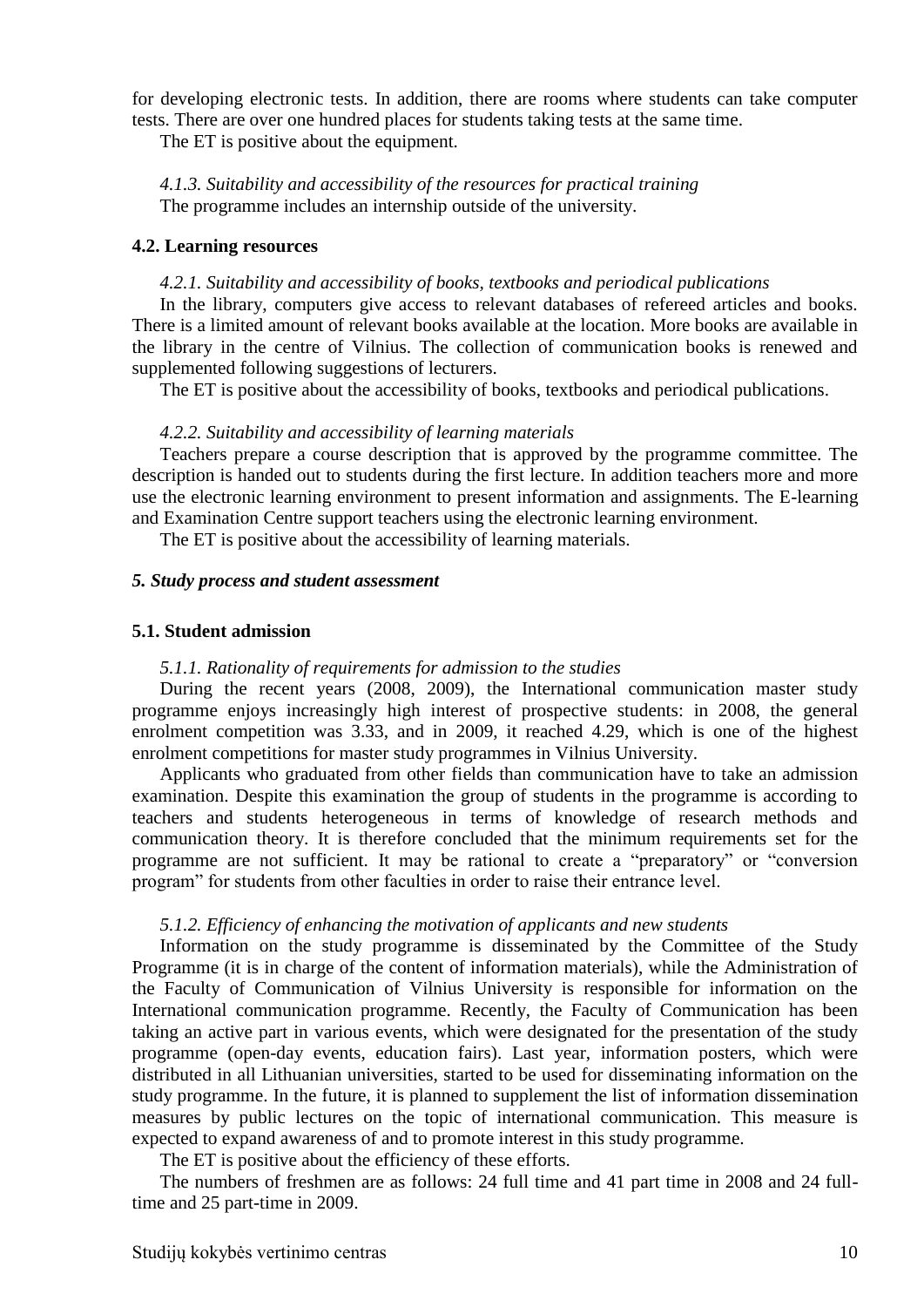#### <span id="page-10-0"></span>**5.2. Study process**

#### *5.2.1. Rationality of the programme schedule*

Training and learning at Vilnius University is organized in semesters. The calendar duration of a semester is 20 weeks including 4 weeks for examination sessions. The study programme is composed in such a manner that the subjects and their learning outcomes match and provide targeted competences as well as conditions to get prepared for scientific research work: 5 subjects are studied in the 1st semester, 4 are studied in the 2nd semester, and 2 subjects are studied in the 3rd semester including the scientific research internship and the final master thesis. The independent work hours of students are calculated pursuant to the provisions of the Regulation for Study Programmes of Vilnius University (Minutes No. SK-2006-11 dated 22 June 2006), while various forms of independent work, with regard to the Provisions of Studies of Vilnius University, are applied: literature studying, reviews, abstracting, scientific essays, projects etc. In order to encourage independent work, subject components indicate the learning and scientific literature available in Lithuanian libraries or freely accessible on the internet. Independent work of students is encouraged by integrating the evaluation of its results in the final evaluation of subject knowledge and capabilities.

The effective Provisions of Studies of Vilnius University envisage for students possibilities to study in accordance with an individual study plan. Besides, the Provisions of Studies envisage possibilities for students to retake examinations during 'the debt week', which lasts the first two starting weeks of the following semester. Such Provisions of Studies provide students with an opportunity to eliminate academic failures without suspending their studies and to continue their studies.

The schedule takes into account students' requests to schedule lectures for afternoon hours, which would allow students to combine studies and employment.

The ET concludes from the meetings with the students and the graduates that the programme is flexible. It accommodates the needs and wishes of (working) students to quite a large extend. The students in the site visit meeting were satisfied with this.

#### *5.2.2. Student academic performance*

The number of students in the International Communication programme developed from 64 (1-9-2008) to 108 (1-9-2010) and 66 (1-1-2010). The numbers of freshmen were 66 (2008m), 48 (2009m) and 23 (2010m). The number of graduates increased from 38 in 2008 to 53 in 2010, whereas the number of students that quit the program (dropouts) decreased from 27 (2007m-2008m) to 21 (2009m-2010m). The dropout rate is higher in the group of part-time students than in the group of fulltime students. The main reason for dropout is the inability to combine studies and work. The ET suggest that in order to solve this problem, research work seminars could be organized, which could help students to mobilize themselves and complete their thesis.

The ET appreciate these data, but for a full evaluation of the programme would have preferred to see the following data for each cohort: the number of freshmen, the number of graduates, absolute and relative to the intake (after 1.5 years, 2 years, 2.5 years and so on), dropout, etc. The ET realizes that the new programme started in 2008 only.

The dropout rate is considerable and should be a concern to the administrative staff. During the site visit the administrative staff mentioned that drop-out numbers have decreased due to the economic crisis.

#### *5.2.3. Mobility of teachers and students*

The study process involves studies abroad or internship in foreign institutions with the aid of ERASMUS bilateral agreements between the Faculty of Communication of Vilnius University and higher education institutions of foreign countries. Since the current iteration of the programme began in 2008, only one student has studied abroad. Serious budget limitations make it very difficult for the administration to increase this part of the programme.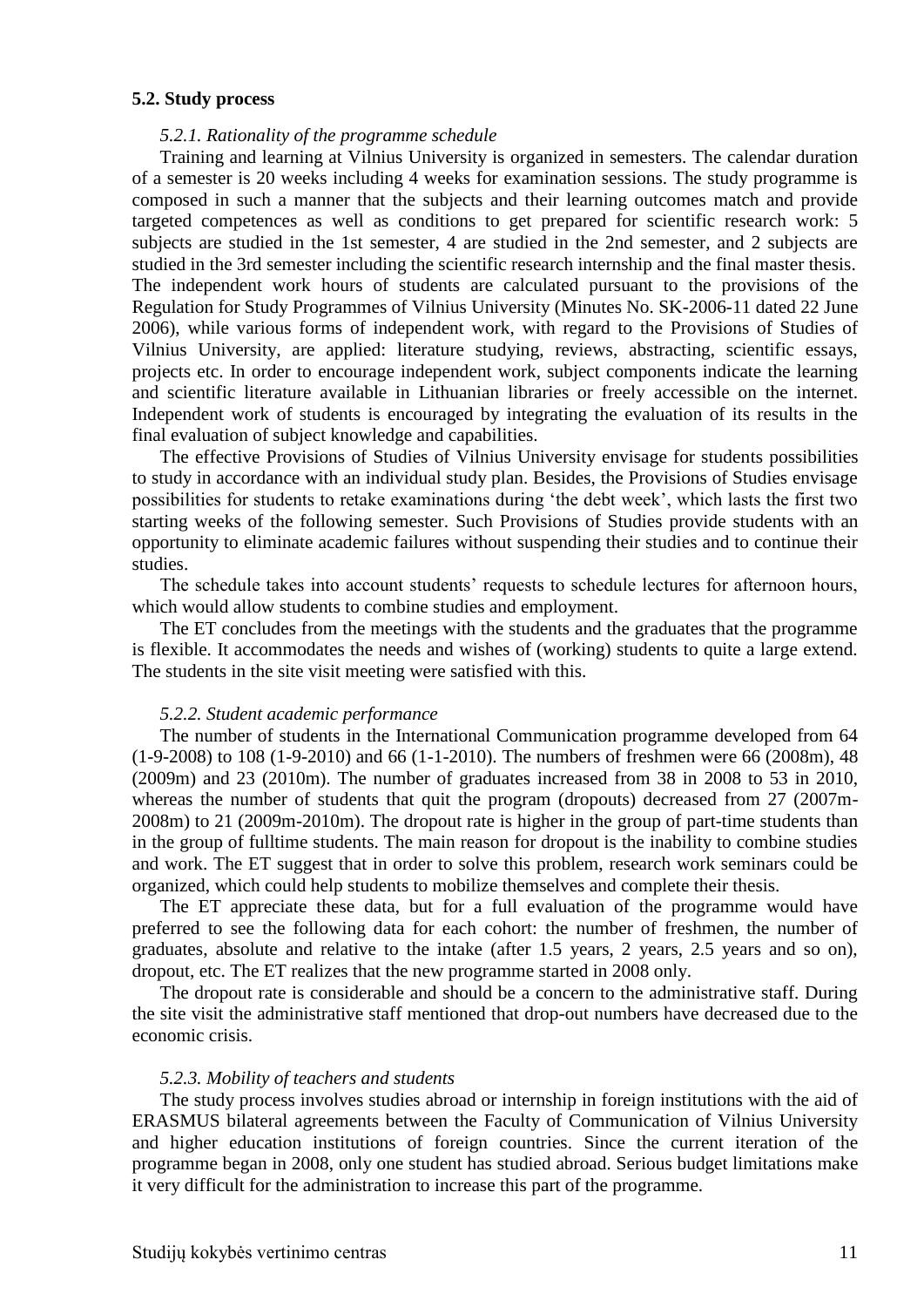Teachers do take part in international conferences.. Due to high teaching load and limited resources, outgoing international teacher mobility is severely limited. The programme relies on faculty from abroad to teach in the programme.

The ET suggest to explore ways to increase international mobility in the International Communication programme.

#### <span id="page-11-0"></span>**5.3. Student support**

#### *5.3.1. Usefulness of academic support*

Students enrolled in the programme receive information on studies and consult teachers on the issues related to writing of term papers and final theses during the whole period of studies. The content of the curriculum, lists of electives, timetables of lectures, timetables of examination sessions, information on conferences, etc. are published on the website of the Faculty [www.kf.vu.lt.](http://www.kf.vu.lt/) In addition, students are allowed to consult teachers individually at office hours of the teacher.

"The Learning Instructions for Written Works" should help students to familiarize themselves with the requirements for written work. The ET evaluates this aspect as good.

#### *5.3.2. Efficiency of social support*

Social support for students is organized at the level of the University. The university provides dormitories, and scholarships. The students said in the interviews that they are satisfied with the social support offered by the university.

The ET concludes from the SAR and the site visit meetings with the students and graduates that the social support is good.

#### <span id="page-11-1"></span>**5.4. Student achievement assessment**

#### *5.4.1. Suitability of assessment criteria and their publicity*

Student's achievements in all subjects of the degree programme are assessed in written or oral examinations. Students' knowledge is evaluated on the basis of the Results Evaluation Procedure of Vilnius University. The teachers are guided by the effective Studies Provisions of Vilnius University, which obligate the teacher of a subject to introduce to the students the programme of the subject, the work order during the semester, and the reporting requirements.

Examinations in writing may be multiple choice tests or essay questions on theory subjects, and written analyses of cases or problems. In addition some examinations are taken orally. During some examinations, students are allowed to use auxiliary material and documents. Dishonesty and copying are no problematic issues within this degree programme. Every teacher selects an evaluation system, which is introduced to the students at the introduction of the subject. In course evaluation questionnaires, students indicate that they find assessment procedures fair. Students who want to dispute their assessments may appeal to the Commission of Appellation of the Communication Faculty.

The ET finds that the assessment criteria are sufficiently suitable to the programme as it is delivered and that they are clearly published and made known to the students.

### *5.4.2. Feedback efficiency*

According to the Study Process Regulation of Vilnius University, students are entitled to look into their assessments and teachers have to comment on the results of assessments. Students enrolled in the Master's Degree Programme in International Communication receive information on studies and consult teachers on the issues related to writing of term papers and final theses during the whole period of studies. The ET concludes that the feedback efficiency is good.

#### *5.4.3. Efficiency of final thesis assessment*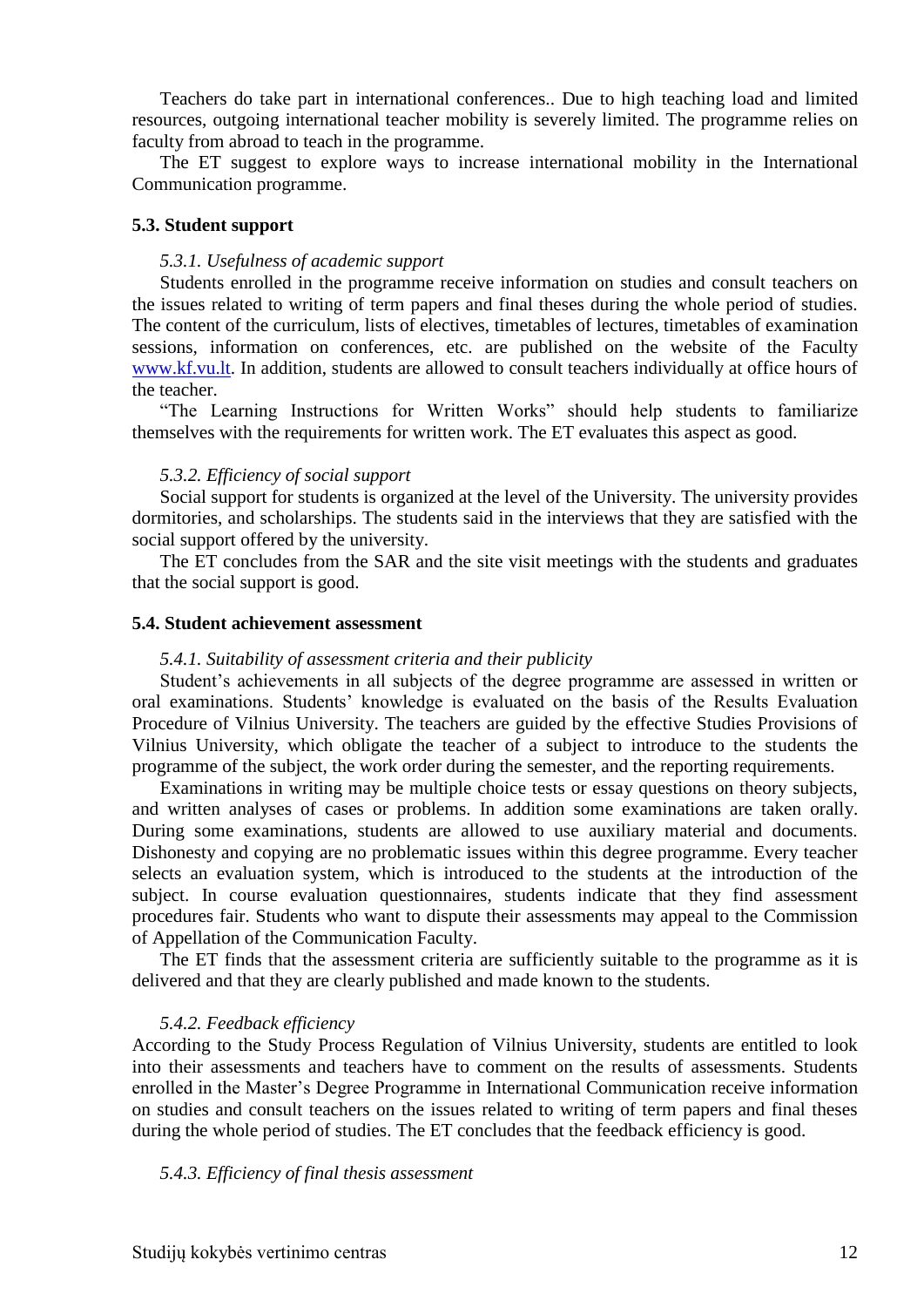The Committee of Defense of Final Theses consists of teachers who teach in the study programme and representatives of the social area and social partners.

From 2007, Master's final theses are stored in the digital database of Vilnius University to provide access to the research, and to control possible plagiarism cases. Guidelines for written assignments are included in the publication "The Learning Instructions for Written Works". The ET finds this more than sufficient.

*5.4.4. Functionality of the system for assessment and recognition of achievements acquired in non-formal and self-education*

The SAR does not contain information on this topic. Students did not have complaints on this issue.

#### <span id="page-12-0"></span>**5.5. Graduates placement**

#### *5.5.1. Expediency of graduate placement*

The first graduates of the new study programme will graduate in 2010. According to the SAR previous experiences show that graduates of the programme find jobs matching their study programme. Graduates of this study programme includes finance experts, public relations specialists, teachers of higher education institutions, administrators of institutions, project managers etc. This was confirmed in the interviews with graduates and employers.

The ET concludes from the SAR and the site visit meetings with graduates and employers that graduate placement are sufficient.

#### <span id="page-12-1"></span>*6. Programme management*

#### <span id="page-12-2"></span>**6.1. Programme administration**

#### *6.1.1. Efficiency of the programme management activities*

The quality of the study programme at the faculty is the responsibility of the committee of the particular study programme, the academic branch division of the Faculty of Communication supervising the programme, the Studies Committee of the Council of the Faculty, the Vice-Dean on Study Affairs of the Faculty, and the Council of the Faculty, who also take care of material conditions and ensure the study process. Amendments to the programme are considered and approved in the Department, considered by the Studies Commission of the Faculty, and approved by the Council. Internal quality evaluation of studies is performed with due consideration of the opinion of the teachers who are experts in the area, opinion of students, and discussions with employer.

#### <span id="page-12-3"></span>**6.2. Internal quality assurance**

#### *6.2.1. Suitability of the programme quality evaluation*

In 2008, the Quality Management Centre was established at Vilnius University. Its main activity is development of quality assessment criteria and indexes, gathering and processing of information on studies quality, quality management, and control of quality implementation at Vilnius University. Currently the studies quality at VU is realized by discussing the study programmes at VU Studies Department, by considering and approving study programmes, selfassessment results at the VU Studies Commission and the Senate.

Students are also involved in the evaluation process of the study programme. The teacher of each subject gives anonymous questionnaires, in which students evaluate the subject's quality, teaching methods, etc. The results obtained are discussed at sittings of the Information and Communication Department and the committee of the programme takes them into consideration when evaluating and reviewing the programme. In the interviews during the site visit students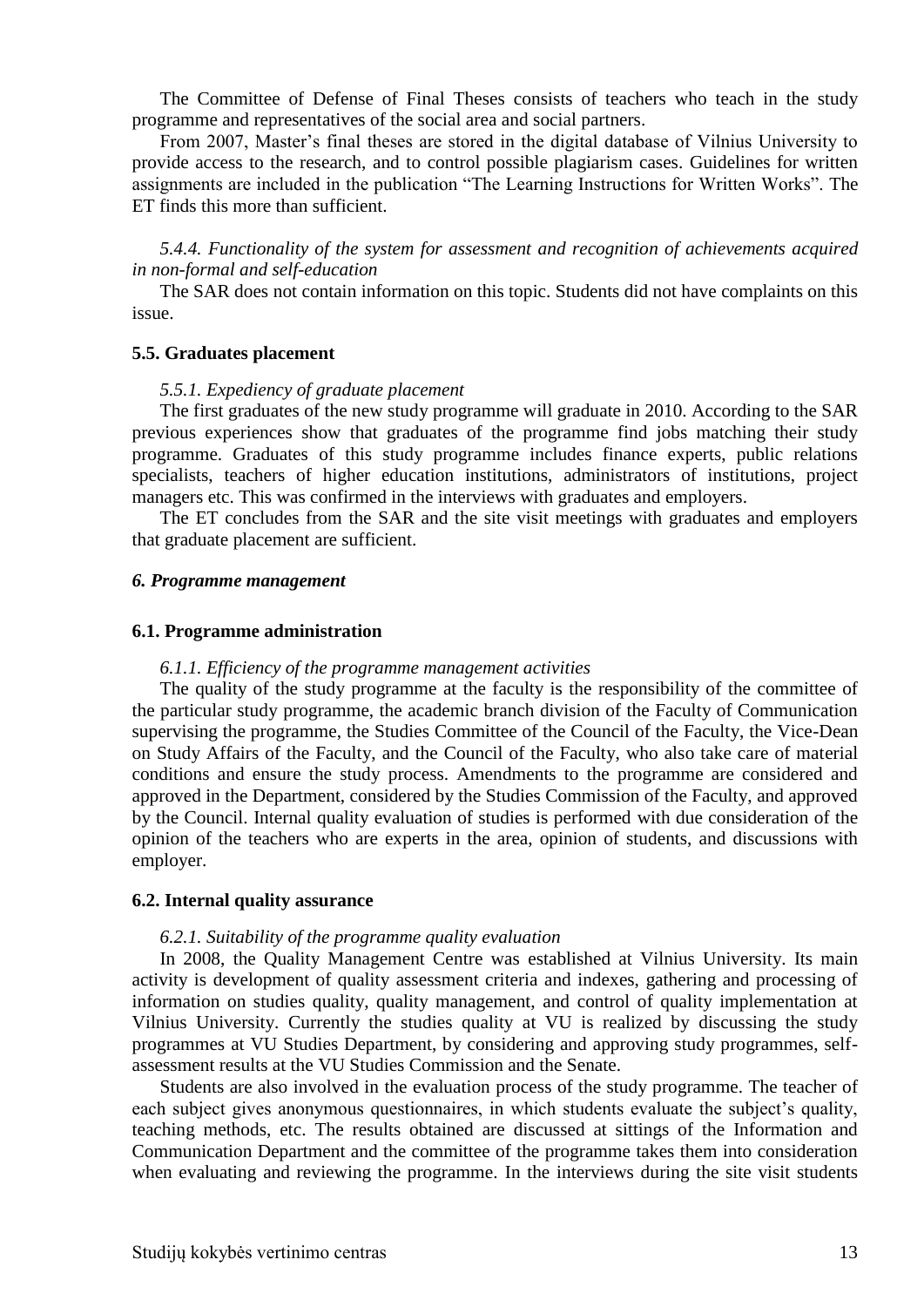mentioned that they were not always motivated to fill in the evaluation questionnaires seriously. The ET evaluates this aspect as sufficient.

#### *6.2.2. Efficiency of the programme quality improvement*

After each subject, students fill in anonymous questionnaires, in which they evaluate the subject's quality, teaching methods, etc. At the end of each semester, the Administration of the Faculty of Communication also organizes students' opinion surveys. The obtained results are discussed in meetings of the Department of Information and Communication which supervises the programme; the results of opinion surveys are provided to the Committee of the Study Programme, which takes them into consideration when evaluating and revising the programme. In the interviews during the site visit students mentioned that they were not always motivated to fill in the evaluation questionnaires seriously.

Students, graduates and employers are in general positive about the programme. Most of employers emphasize the possibilities to apply the theoretical and practical knowledge provided by the University in the practical activities of a specific organization; both graduates and students give a sufficiently high assessment to the study programme, the benefit of the subjects of the study programme for professional activities, and knowledge and capabilities provided; both students and graduates emphasize the qualification of the teachers working in this study programme; both students and graduates give a sufficiently high assessment to the influence of scientific activities of the teachers on the teaching process and the teachers' qualifications.

#### *6.2.3. Efficiency of stakeholder participation*

Graduates and other people working in the applied sector serve as guest lectures, and share their experience. Graduates often are active supporters of event organization or ensuring of the study process (lecture reading, formulation of topics of scientific researches, organization of practical trainings). However, relationships with graduates and employers are limited. During the interviews, employers and graduates expressed their willingness to be involved in the programme.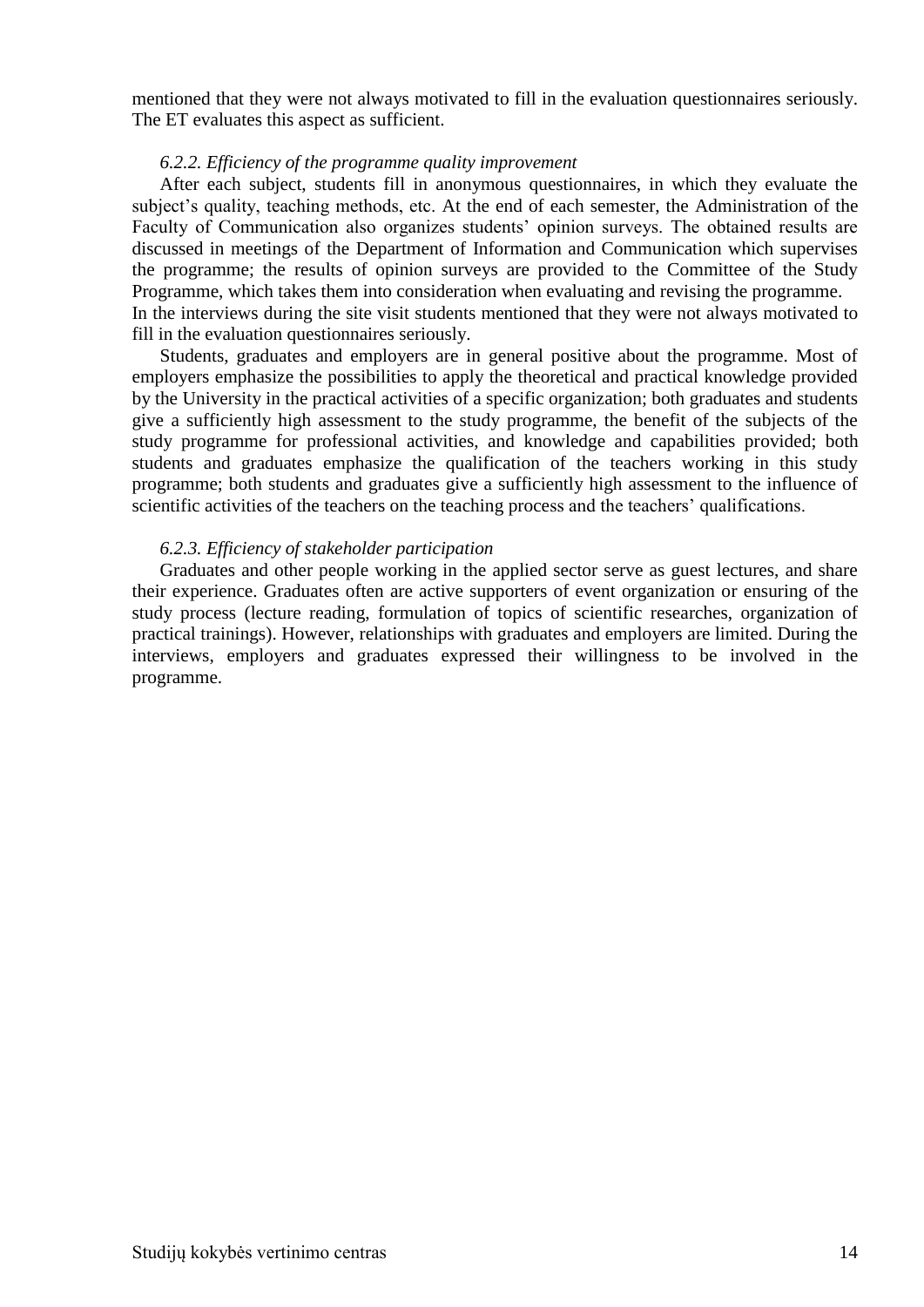#### <span id="page-14-0"></span>III. RECOMMENDATIONS

3.1 The ET suggests changing the label "International Communication" into "International Corporate Communications" which better reflects the profile of the programme.

3.2 The Experts team recommends that the department examine closely the program offerings of the M.A. in International Communications and the M.A. in Communication Science to see where a partial merger could be effected. This would provide pedagogical advantages in that it would provide theoretical grounding to an essentially practice-based professional course, and would, similarly, provide an understanding of real-world applications for a theoretical course which, however much it is designed to lead to doctoral work, has as its core how mediated communication allows, and occasionally impedes, human interaction in a wide variety of contexts.

3.3 The Experts team understands the financial restrictions, but still recommends that the M.A. in International Communication explore ways to get its students abroad for at least a month or two during their studies. The programme, which is essentially a study of corporate communications, has an international focus and appropriately enough given the population and economic environment of Lithuania. Time in another country almost invariably leads to a positive outcome for the student and such an experience seems particularly relevant to students in an international program such as this one. The team urge the administration to explore ways to increase the international component of this course of study in as many ways as possible.

3.4 The ET suggests describing the programme aims in terms of the so-called Dublin Descriptors.

3.5 The ET suggests to systematically connecting the learning outcome to the programme aims. Such a table helps to evaluate the consistency of a programme.

3.6 The ET recommend to systematically collect standardized data on the productivity of the program: the number of graduates and dropouts, absolute and relative to the intake (after 1.5 years, 2 years, 2.5 years and so on). These data are important indicators of the so-called productivity of a programme.

3.7 The dropout rate is considerable and should be a concern to the administrative staff.

3.8 The ET recommends detailing the tentative ideas with respect to the obligatory internship for students and the relationship with the final thesis.

3.9 The evaluation team recommends that the programme create a Board of Visitors to serve as external advisors to the programme. The board would be made up of professionals in the field who would, on perhaps an annual basis, come to the campus and offer advice on curricular and other academic matters, helping the programme to better relations with an important source of information about changing needs in the professional environment in which program alumnae will seek employment. Further, such a board would be a ready supply of one-off guest lecturers for classroom instruction. Such lectures are almost always very attractive to students and provide an important link to the professional communications world outside the campus. Several of the employers the team spoke to expressed willingness – eagerness, even – to join such a board.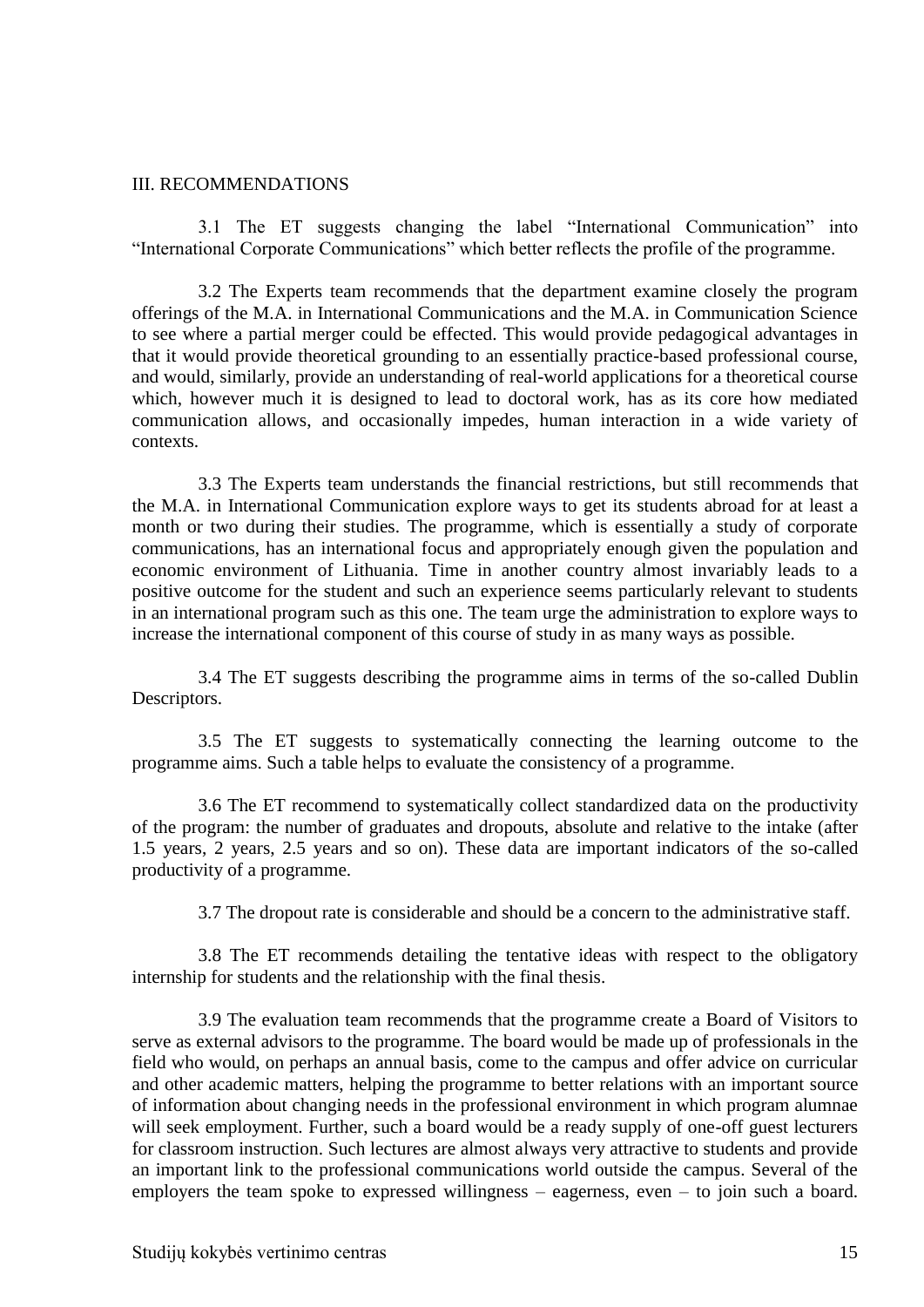Employers the team interviewed also expressed a willingness to provide internships to students in the programme.

3.10 The ET suggests exploring the desirability of reducing the teaching load through reducing the number of contact hours.

3.11 The team believes that serious attention needs to be paid to staff development. Some classroom instructors volunteered in interviews that the current procedure, which allows for teaching staff to take a course in staff development, is no longer free, as it once was, which a serious impediment is when teacher pay scales are already perilously low. There are resources free available online for university teaching staff development. The team believes that the university can improve the quality of classroom instruction by putting some attention – money would help, but is not utterly necessary – into this area.

3.12 The team recommends that in future evaluation processes, the team preparing the SAR also be tasked with a preliminary completion of the evaluation report. An enormous amount of team time is consumed in completing categories and sub-categories of a largely mechanical nature.